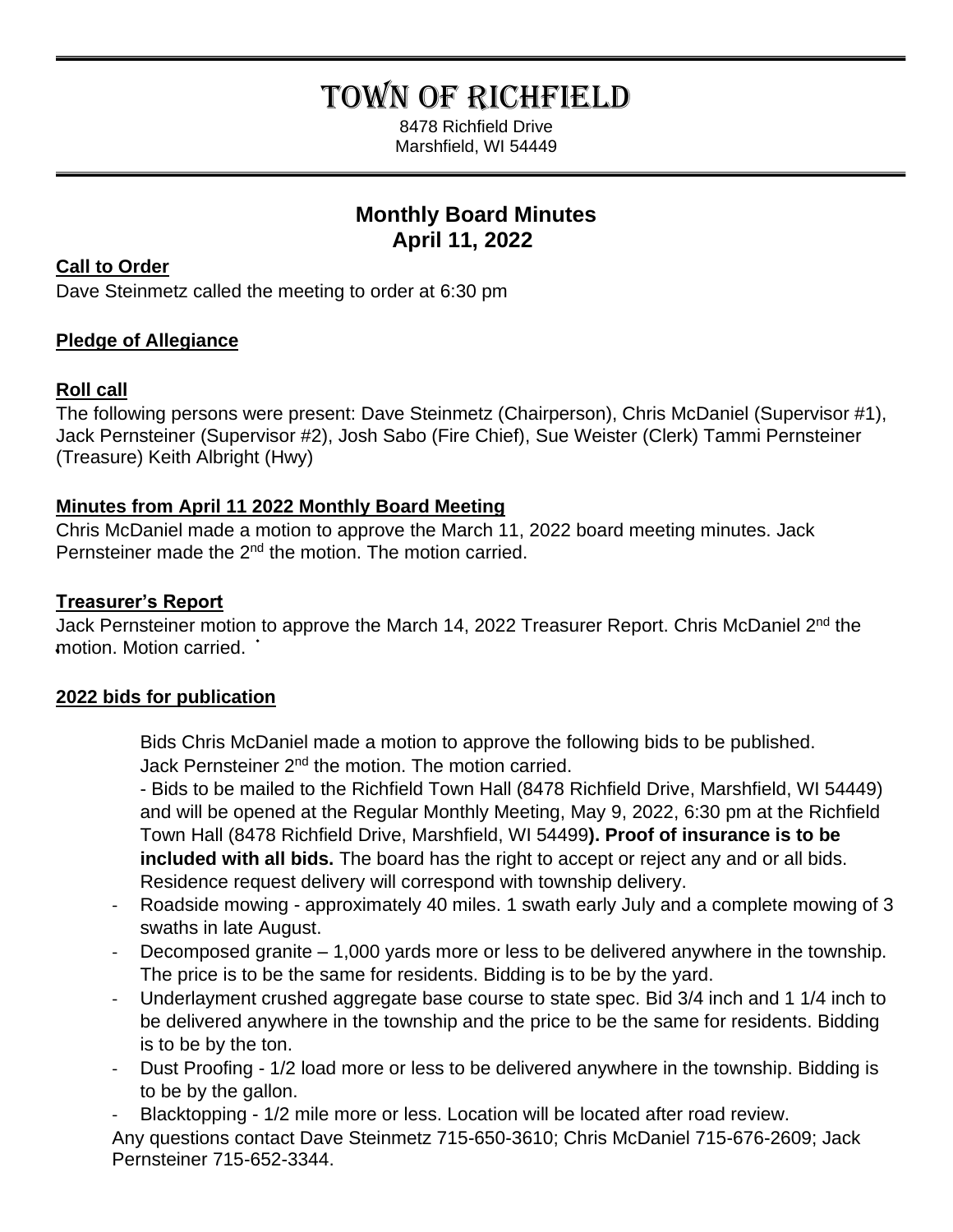**Insurance**

Discussed

**Annual Road Review** Discussed

**Road Maintence**  Discussed roads in the township that need repair

**Town Hall Public WiFi Access** Looking into WIFI service at the town hall

**Support Probe**

**Discussed** 

**CSM Richfield Discussed** 

**Under road Maintenance- Road Culverts** Discussed where curvets are needed

## **Bipartisan infrastructure Law (Bil)**

Dave and Chris are going to attend an informational meeting in Wood County

## **Building Maintenance**

Discussed some items that need repair

## **Bordering Roadway Agreements**

**Discussing** 

**Cemetery** - Discussed

**ARPA funds update** - needed forms completed by 5/1/22

**941 IRS Update** - Discussed

**Dog Ordinance** - Reviewing

**Lawyer update** - Discussed

#### **Wisconsin LRIP Program**

Dave and Chris to attend an informational meeting